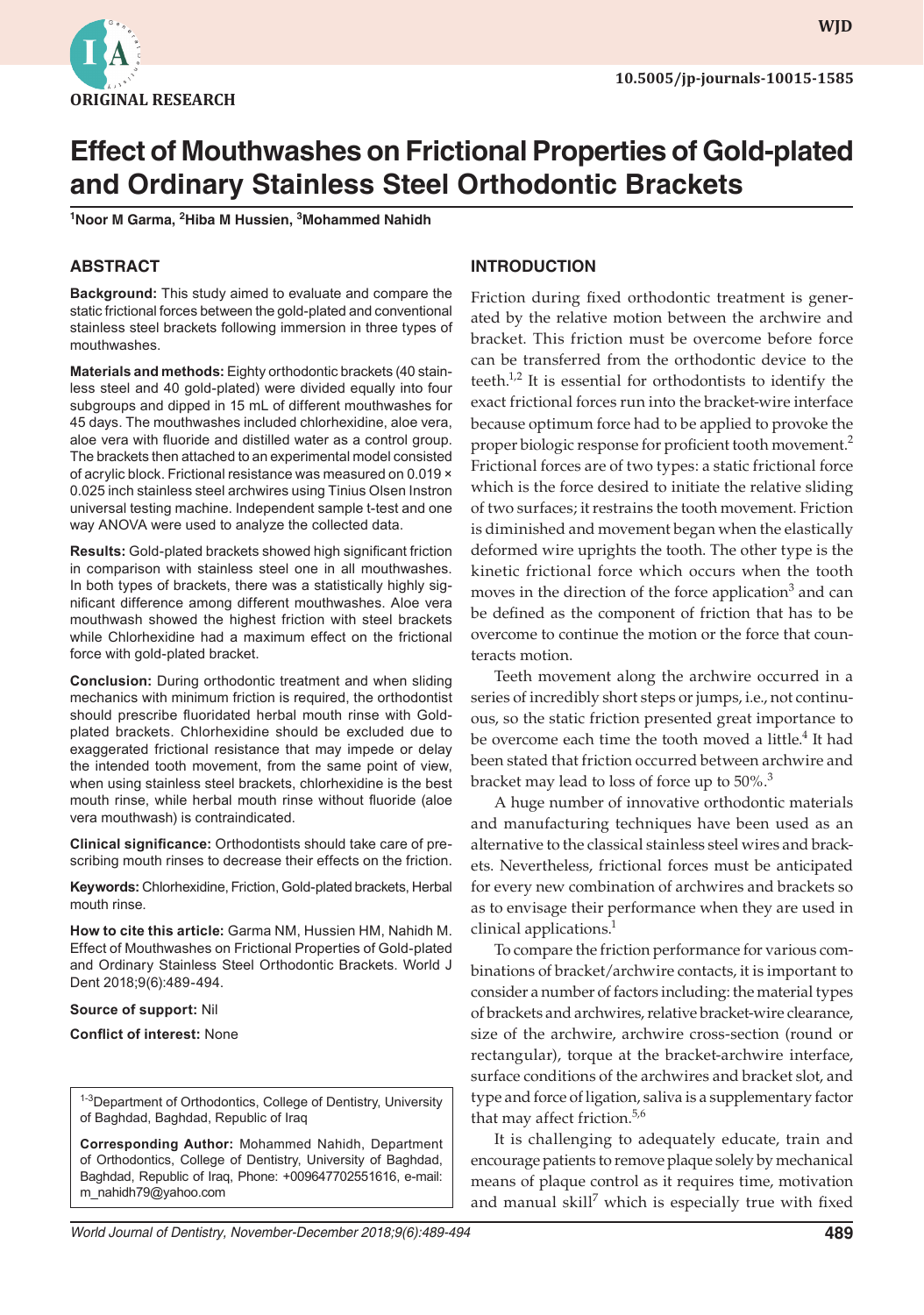#### *Mohammed Nahidh*

orthodontic appliances in whom a high plaque accumulation has been described,<sup>8</sup> therefore, in addition to mechanical plaque control methods, chemical plaque control using mouthwashes is essential to dental patients by orthodontists and other oral health care providers to help maintain oral health throughout treatment when oral hygiene might be compromised.<sup>9</sup>

Clinically, antiseptic mouth rinses are used to reduce the accumulation of plaque during the active phase of orthodontic treatment.<sup>10</sup> However, some of their constituents may lead to corrosion and discoloration of stainless steel and titanium alloys. Corrosion and its end product that rising surface roughness have a prospective effect of increasing the frictional force at the wire-bracket interface. Resistance to corrosion of stainless steel and titanium archwires depends primarily on the development of an inactive oxide layer. When this layer deteriorates, the archwire will be undergoing corrosion.<sup>11</sup>

The effect of mouth rinses on the ions release from various combinations of archwires and brackets had been reported by many researchers.<sup>12-14</sup> The uniqueness of this study is that it has been the first one that tests the frictional forces produced by gold-plated orthodontic brackets under the mouthwash challenge compared to the former classical stainless steel brackets in an attempt to be able to choose the most biocompatible bracket/ mouthwash combination in the clinical practice.

# **MATERIALS AND METHODS**

Eighty maxillary premolar brackets were divided into two groups according to their manufacturing types; 40 stainless steel brackets (Votion<sup>TM</sup>) and 40 gold-plated brackets (Marquis TruGold<sup>TM</sup>). All of these brackets were used in this study in as-received condition, Roth prescription, 0.022–inch slot and from the same company (Orthotechnology, USA).

The brackets were randomly divided into four numerically equal subgroups according to the mouthwash they dipped in. Three types of mouthwash were chosen because of their commercial availability and identical application methods:

- Zordyl® mouthwash (CHX) (Julphar<sup>®</sup>, United Arab Emirates), containing Chlorhexidine gluconate 0.2% w/v, pH: 7.10
- Aloe Dent® mouthwash (ALO) (Aloe Vera mouthwash, Optima®, Italy) contains natural Aloe Vera ingredient Aqua, Aloe Barbardensis, Sorbitol, Polysorbate 20, Citrus Grandis (grapefruit), Seed extract, Menthapipenta oil, Sodium Lauroyl Sarcosinate, Aroma, Menthol, Melaleuca Altemifolia Oil, Escin (Horse Chestnut), Centtella Asiatica, Xylitol, Sodium Hydroxymethylglycinate, Citric Acid, CI 75810. Limonene, Linalool, Natural constituent of essential oils, pH: 5.17

• Aloe Dent® mouthwash with fluoride (ALOF) (Aloe Vera mouthwash with fluoride, Optima®, Italy), contains the same constituent of Aloe Dent® in addition to Sodium Monofluorophosphate (Fluoride 1500 ppm), pH: 5.46. Distilled water (D.W.), Iraq, pH: 7.04.

Each bracket was individually dipped in 15 mL of mouthwash in 20 mL glass capped container and incubated at a constant temperature of 37ºC for 45 days. Several studies have demonstrated that the levels of metal release from fixed orthodontic appliances peak at day 7 and that all release is completed within 4 weeks.<sup>15,16</sup>

To test the effect of mouthwashes on the frictional properties of the Votion and TruGold brackets type, all of the brackets were attached to an experimental model consisted of the acrylic block (3 cm length, 1.2 cm width, and 1.7 cm thickness). A section of  $0.0215 \times 0.025$ -inch straight stainless steel archwire was used to align the bracket on the acrylic block, $17$  and then the brackets were fixed over acrylic by the light-cured composite.

A total of 80 pieces of archwire measuring 4 cm in length were cut from the straight portion of  $0.019 \times 0.025$ -inch stainless steel archwires (Orthotechnology, USA) and randomly divided into eight subgroups (10 per each subgroup).

Each testing archwire was seated in the slot of the bracket after it was degreased with ethanol to remove oil, debris, and dirt because they may affect the frictional resistance,<sup>18,19</sup> and ligated using conventional clear elastomeric modules (Orthotechnology, USA).

Frictional properties were measured with a universal testing machine (Instron H50KT Tinius Olsen testing machine, England with 10N load cell). A computer connected to the testing machine displayed a graph showing ultimate force variation and recorded the tensile force produced on every 0.01 mm distance. The tensile force needed to slide 12 mm of the archwire over the test specimen bracket for two minutes at a speed of six mm per minute, was measured (Fig. 1). Graphs from each sample



**Fig. 1:** Frictional resistance test for gold-plated bracket (left side), and for stainless steel brackets (right side)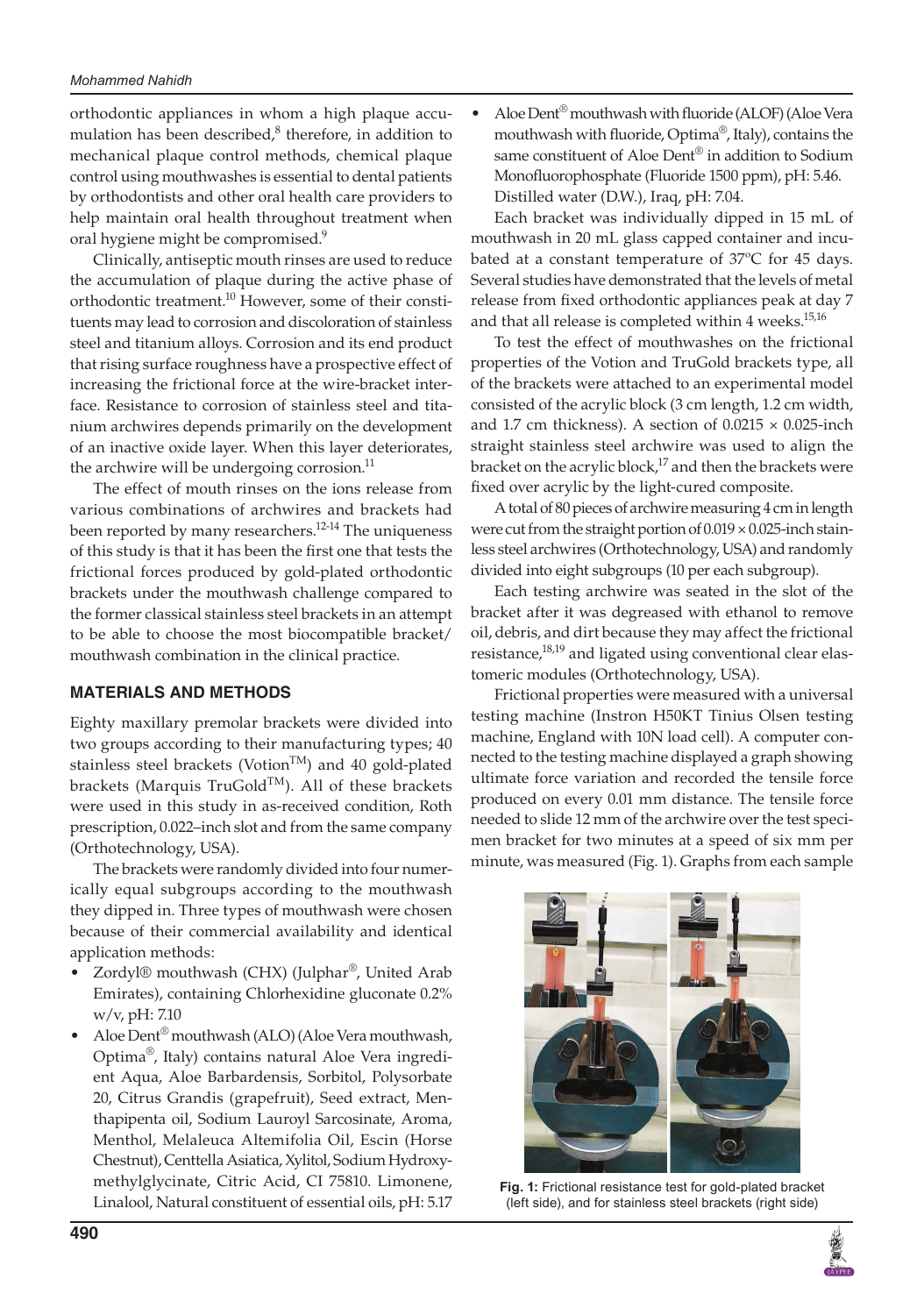were analyzed to determine the primary tensile strength peak of the tested archwire in Newton for every traction test that was converted into grams then after. This represented the maximum frictional resistance force required to initiate movement of the archwire through the bracket (static friction).<sup>20,21</sup>

Each bracket/mouthwash combination was submitted once to the tensile test and the test was performed 10 times by a single operator for each subgroup, thus totalizing 40 mechanical testing for each group of brackets and eighty for both brackets groups.

### **Statistical Analysis**

The collected data were managed statistically using SPSS (statistical package of social sciences) software version 24. The following types of statistics were used in this study:

Descriptive statistics: including means, standard deviations, minimum and maximum values.

- *• Inferential statistics:* including:
- Independent sample t-test: For comparison the friction between the two types of brackets in each medium.
- *• One-way ANOVA test:* For comparison friction among different media.
- T*ukey's honestly significant difference (HSD) test:* To test any statistically significant difference between every two types of media.

In the statistical evaluation, the following levels of significance are used:

| • $p > 0.05$                               | Nonsignificant |
|--------------------------------------------|----------------|
| $\bullet$ n hetween $>0.05$ and $n > 0.01$ | Sionificant    |

- $p$  between  $\geq 0.05$  and  $p > 0.01$  Significant *• p* ≤0.01 Highly significant
	-

# **RESULTS**

Table 1 demonstrated the descriptive statistics of the static friction of different types of brackets in each brand of mouthwashes. In general, gold-plated brackets showed high significant friction in comparison with steel one in all mouthwashes.

Studying the effect of different mouthwashes on the static friction of stainless steel and gold-plated brackets was demonstrated in Tables 2 and 3. In both types of brackets, there was a statistically highly significant dif-

| Table 1: Effect of brackets types on the static frictional force in different mouthwashes |  |
|-------------------------------------------------------------------------------------------|--|
|-------------------------------------------------------------------------------------------|--|

|             |               | Descriptive statistics |       |         |         | Comparison |         |
|-------------|---------------|------------------------|-------|---------|---------|------------|---------|
| Media       | Bracket types | Mean                   | SD    | Min.    | Max.    | t-test     | p value |
| D.W.        | Gold          | 73.837                 | 3.404 | 69.806  | 78.776  | $-9.728$   | 0.000   |
|             | Votion        | 55.733                 | 2.393 | 52.857  | 59.327  |            |         |
| <b>CHX</b>  | Gold          | 209.749                | 1.966 | 207.041 | 211.939 | $-92.585$  | 0.000   |
|             | Votion        | 62.659                 | 2.959 | 58.776  | 66.633  |            |         |
| <b>ALOF</b> | Gold          | 105.424                | 2.780 | 102.245 | 109.918 | $-10.660$  | 0.000   |
|             | Votion        | 84.347                 | 3.437 | 80.561  | 89.816  |            |         |
| ALO         | Gold          | 195.825                | 3.965 | 190.204 | 199.592 | $-49.180$  | 0.000   |
|             | Votion        | 96.374                 | 2.174 | 94.184  | 99.898  |            |         |

**Table 2:** Effect of various mouthwashes on the static frictional force in each bracket type

|                      |             | Descriptive statistics |           |         |         | Comparison |         |
|----------------------|-------------|------------------------|-----------|---------|---------|------------|---------|
| <b>Bracket types</b> | Media       | Mean                   | <b>SD</b> | Min.    | Max.    | F-test     | p value |
|                      | D.W.        | 73.837                 | 3.404     | 69.806  | 78.776  | 2296.253   | 0.000   |
|                      | <b>CHX</b>  | 209.749                | 1.966     | 207.041 | 211.939 |            |         |
| Gold                 | <b>ALOF</b> | 105.424                | 2.780     | 102.245 | 109.918 |            |         |
|                      | <b>ALO</b>  | 195.825                | 3.965     | 190.204 | 199.592 |            |         |
|                      | D.W.        | 55.733                 | 2.393     | 52.857  | 59.327  |            |         |
| Votion               | <b>CHX</b>  | 62.659                 | 2.959     | 58.776  | 66.633  | 229.397    | 0.000   |
|                      | <b>ALOF</b> | 84.347                 | 3.437     | 80.561  | 89.816  |            |         |
|                      | <b>ALO</b>  | 96.374                 | 2.174     | 94.184  | 99.898  |            |         |

#### **Table 3:** Tukey's HSD test after ANOVA test

|             |             | Gold            |         | Votion          |         |  |
|-------------|-------------|-----------------|---------|-----------------|---------|--|
| Media       |             | Mean difference | p-value | Mean difference | p value |  |
| D.W.        | <b>CHX</b>  | $-135.912$      | 0.000   | $-6.927$        | 0.006   |  |
|             | ALOF        | $-31.588$       | 0.000   | $-28.614$       | 0.000   |  |
|             | <b>ALO</b>  | $-121.988$      | 0.000   | $-40.641$       | 0.000   |  |
| <b>CHX</b>  | <b>ALOF</b> | 104.325         | 0.000   | $-21.688$       | 0.000   |  |
|             | ALO         | 13.924          | 0.000   | $-33.714$       | 0.000   |  |
| <b>ALOF</b> | ALO         | $-90.400$       | 0.000   | $-12.027$       | 0.000   |  |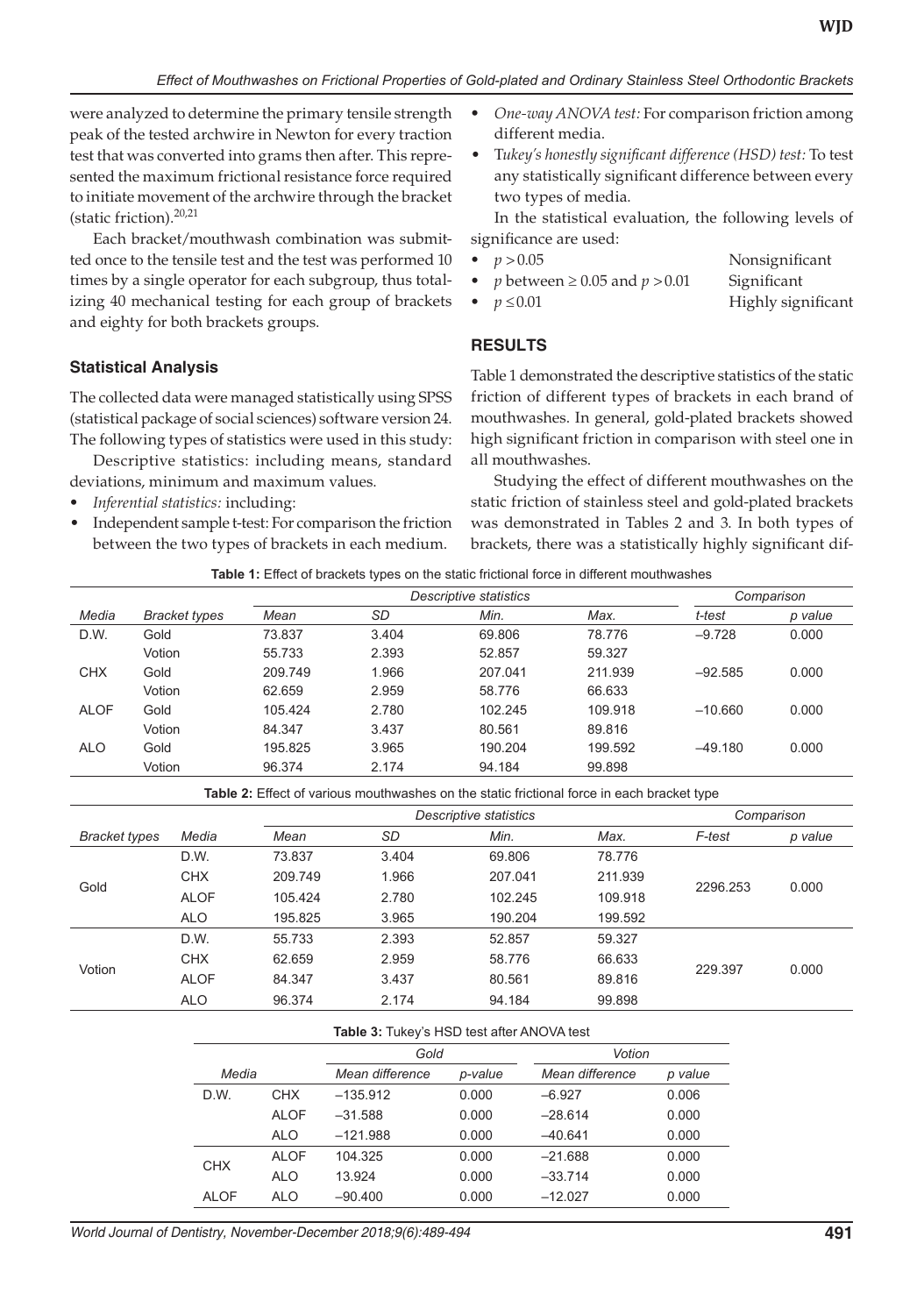ference among different mouthwashes. ALO showed the highest friction with steel brackets while Chlorhexidine had a maximum effect on the frictional force with goldplated bracket.

Tukey's HSD test revealed a highly significant difference between every two types of mouthwashes in both bracket types.

#### **DISCUSSION**

The final results of orthodontic treatment depend to a large extent on how will the forces and the consequential reactions be controlled and whether sliding movements between brackets and archwires are required in orthodontics. Friction is created between the sliding surfaces and has a major impact on the force ultimately delivered to the teeth, therefore friction is considered as an important determining factor of the final outcome in orthodontics.<sup>22</sup>

According to Eliades and Brantley, $2<sup>3</sup>$  there are two methods used to determine the frictional properties of orthodontic archwires: first by measuring the roughness of the tested bracket's slot in addition to study morphology of the archwires surface prior and after the sliding on the brackets slot and, second by real simulation of sliding at a given distance using a mechanical testing machine (Instron) with custom-made assemblies under different bracket-wire engagement modes.

This study measured the frictional forces of two types of orthodontic brackets when exposed to various types of mouthwashes as plaque control measures using an Instron universal testing machine with the custom-made assembly in dry condition.

Although stainless steel brackets were widely tested regarding frictional forces, yet up to date, there was no former study determined which mouth rinse is the best when using gold-plated brackets during orthodontic treatment stages concerning these forces. In this study, two types of brackets were used: gold-plated brackets (stainless steel brackets plated with 24K gold of one piece) and Votion brackets (two pieces stainless steel). The brackets were immersed in mouthwash for 45 days, as this period represented approximately the period of contact between the brackets and mouthwash during two years of fixed orthodontic treatment.<sup>24</sup> The mouthwashes used were: chlorhexidine, aloe vera mouthwash with fluoride, aloe vera mouthwash without fluoride, and distilled water.

Static friction is the friction force component that must be overcome to initiate motion, it also can be defined as while kinetic friction is the component of friction that has to be overcome to maintain motion, or in other words, it is the force that resists motion during orthodontic tooth movement.4 The determination of static and kinetic friction can be difficult and misleading because they are dynamically interrelated, especially at very low sliding velocity.<sup>25</sup>

From a clinical point of view, static friction is always greater than kinetic friction and is considered to be more important<sup>26</sup> as it is harder to change a body from its initial situation than to maintain it moving as a force is applied to an object; and since the merit of tooth movement along an archwire is a step-like series, static friction is considered to be more valuable than kinetic friction in orthodontics, $22$  hence the static friction generated between the brackets and archwires during sliding movement was chosen to be measured in this study.

Concerning brackets types, gold-plated brackets showed higher frictional forces than stainless steel brackets in all immersed and control groups. In spite of the presence of the exterior protective gold layer which is plated originally on one piece casted steel bracket to enhance resistant to wear, chipping and peeling, $27$  results elucidating that this layer was not stable under the mouth rinses being used in the present study.

In one recent study<sup>27</sup> that examined the ions release from stainless steel and gold-plated brackets after immersion in different herbal mouthwashes, no subtle pattern between bracket types and concentration of cations released could be seen, and consequently this could not be clear-cut cause and effect relationship, instead results might be due to the effect of cold working (bending, shearing, punching, etc.). A non-uniform deformation could be happened during the manufacturing process of gold-plated brackets, moreover; unequal cooling from high temperature lead to internal structure rearrangements involving volume change causing internal stress that may produce cracks of the outer protective layer, accelerating corrosion<sup>28</sup> and consequently increase the surface roughness which is a critical variable in determining friction since the smoothest surface is expected to yield the lowest friction and vice versa.<sup>1</sup>

In addition, strong adherence of the gold film to steel would produce shearing that naturally leads to a higher friction coefficient and shorter wear life, $29$  furthermore; the presence of irregularities in the floor surface of the bracket's slot will increase the pressure applied by the arch wire onto the few small peaks (asperities) leading to abrasion throughout tooth sliding movements, so it is recommended that the materials of the brackets should have ample stiffness and hardness to defy the morphologic deformation associated with frictional forces through tooth sliding movements.<sup>30</sup>

Among gold-plated brackets subgroups, gold-plated brackets immersed in aloe vera with fluoride showed the lowest frictional forces making aloe vera with fluoride mouthwash to be the most recommended mouth rinse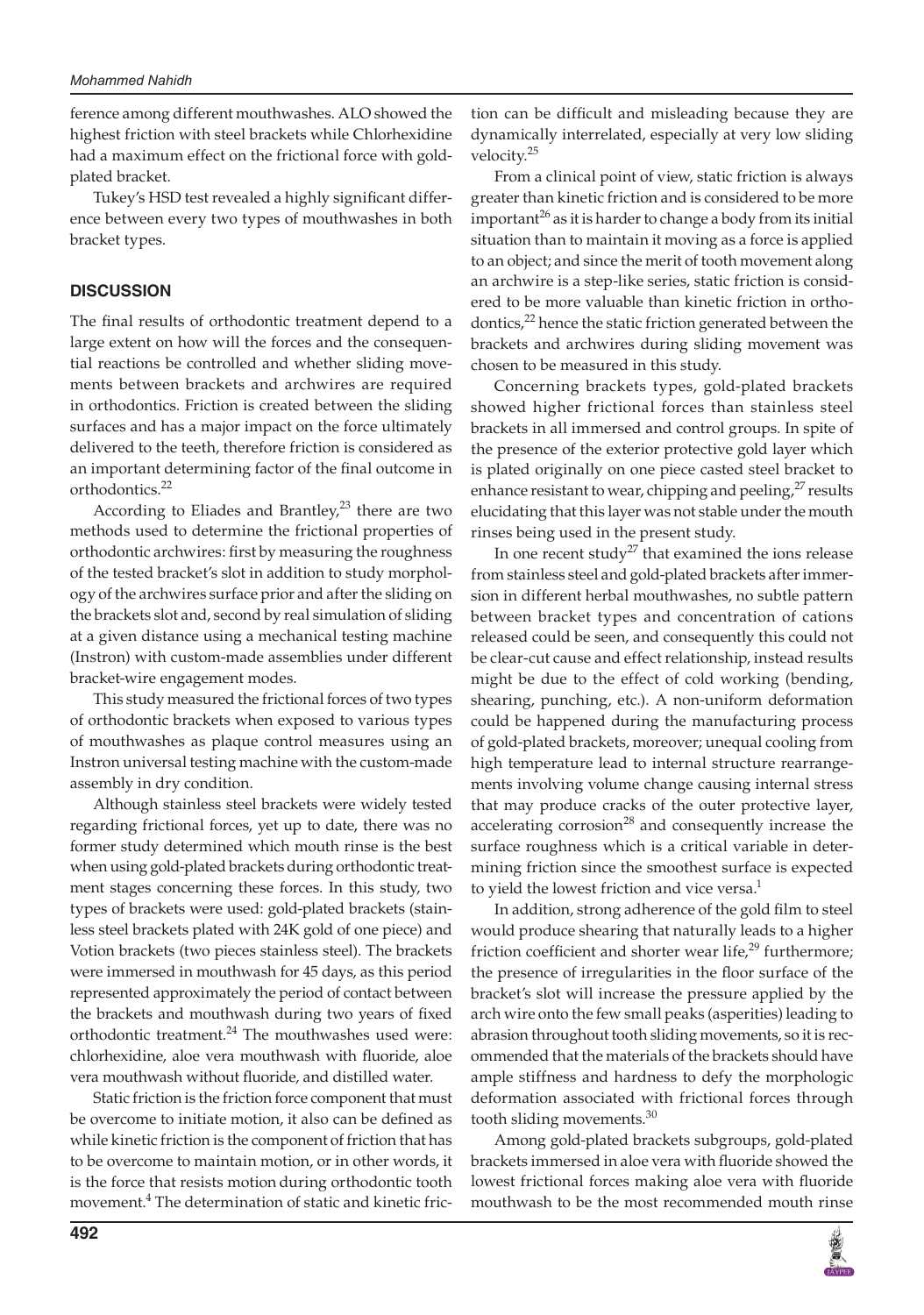with this bracket type. This was interesting since fluoride showed higher corrosive ability in previous studies $24.27$ while the highest static friction was recorded in goldplated brackets immersed in chlorhexidine group, this could be consistent with other researches describing the corrosive ability of chlorhexidine.<sup>24,31</sup>

Considering Votion brackets subgroups, the highest static friction was measured in aloe-vera mouthwash group. This is consistent with another study compared ion release among mouthwashes.<sup>27</sup> Aloe-Vera herb showed the highest manganese and copper ions which are considered as main components of stainless steel alloy, detecting surface corrosion of the metal and consequently increase surface roughness and friction. These results disagreed with Singh<sup>32</sup> who claimed that herbal mouth rinses showed inhibition efficiency of corrosion lied between 22% and 73% at different concentrations.

Contrary to other researchers $33-35$  who claimed that fluoride-containing agents have fluoride ions and pH between 3.5 and 7 which may damage the oxidized layer formed on the steel surfaces and causes corrosion and roughness, the results of the current study revealed that adding Fluoride to Aloe Vera herbal mouth rinse (aloe vera with fluoride) significantly decreased the static frictional resistance, which might be due to the copious herbal ingredients of this mouth rinse. It consisted of 75 nutrients including vitamins, sugar, enzymes, lignin phenolic compounds, sterols, saponins, amino acids, salicylic acid and minerals such as Ca, Mn, Na, K, Cu, Mg, Z, Cr and Fe.<sup>36</sup> These variant substances may suppress the corrosive ability of fluoride anion by chemical combination of positively charged ions (cations) with negatively charged fluoride ion, so adding fluoride to herbal mouth rinse would have a positive impact on the final results of orthodontic treatment whether the brackets used are stainless steel or gold-plated.

The major limitation of the present study was being an in-vitro study and the laboratory data might not reflect the clinical situations regarding the effect of saliva, food, and beverages, etc., and yet, these data aimed to interpret comparatively the effect of different mouthwashes on the frictional properties of two types of orthodontic brackets.

# **CONCLUSION**

Based on the results of this study and considering frictional resistance during clinical practice, whenever sliding mechanics is needed using gold-plated brackets, the orthodontist should consider the use of fluoridated herbal mouth rinse. Chlorhexidine should be excluded because it exaggerated the frictional resistance that may impede or delay the required tooth movement. On the other hand, Chlorhexidine is the best mouth rinse if the brackets used

are votion stainless steel type, while herbal mouth rinse without fluoride (aloe vera mouthwash) is contraindicated.

# **REFERENCES**

- 1. Carrion-Vilches FJ, Bermudez MD, Fructuoso P. Static and kinetic friction force and surface roughness of different archwire- bracket sliding contacts. Dent Mater J 2015;34(5): 648-653.
- 2. Zhang H, Guo S, Wang D, Zhou T, Wang L, Ma J. Effects of nanostructured, diamond like, carbon coating and nitrocarburizingon the frictional properties and biocompatibility of orthodontic stainless steel wires. Angle Orthod 2016; 86(5):782-788.
- 3. Wichelhaus A, Geserick M, Hibst R, Sander FG. The effect of surface treatment and clinical use on friction in NiTi orthodontic wires. Dent Mater 2005;21(10):938-945.
- 4. Frank CA, Nikolai RG. A comparative study of frictional resistances between orthodontic bracket and arch wire. Am J Orthod 1980;78(6):593-609.
- 5. Cacciafesta V, Sfondrini MF, Scribante A, Klersy C, Auricchio F. Evaluation of friction of conventional and metal-insert ceramic brackets in various bracket-archwire combinations. Am J Orthod Dentofacial Orthop 2003;124(4):403-409.
- 6. Kusy RP, Whitley JQ, Mayhew MJ, Buckthal JE. Surface roughness of orthodontic archwires via laser spectroscopy. Angle Orthod 1988;58(1):33-45.
- 7. DePaola LG, Spolarich AE. Safety and efficacy of antimicrobial mouthrinses in clinical practice. J Dent hygiene 2007; 81(5):1-16.
- 8. Sukontapatipark W, El-Agroudi MA, Selliseth NJ, Thunold K, Selvig KA. Bacterial colonization associated with fixed orthodontic appliances. A scanning electron microscopy study. Eur J Orthod 2001;23(5):475-484.
- 9. Larrabee TM, Liu SS, Torres-Gorena A, Soto-Rojas A, Eckert GJ, Stewart KT. The effects of varying alcohol concentrations commonly found in mouth rinses on the force decay of elastomeric chain. Angle Orthod 2012;82(5):894-899.
- 10. Brightman LJ, Terezhalmy GT, Greenwell H, Jacobs M, Enlow DH. The effect of a 0.12% chlorhexidine gluconate mouthrinse on orthodontic patients aged 11 through 17 with established gingivitis. Am J Orthod Dentofacial Orthop 1991;100(4):324-329.
- 11. Grímsdóttir MR, Hensten-Pettersen A, Kullmann A. Proliferation of nickel-sensitive human lymphocytes by corrosion products of orthodontic appliances. Biomaterials 1994; 15(14):1157-1160.
- 12. Walker MP, Ries D, Kula K, Ellis M, Fricke B. Mechanical properties and surface characterization of beta titanium and stainless steel orthodontic wire following topical fluoride treatment. Angle Orthod 2007;77(2):342-348.
- 13. Tahmasbi S, Ghorbani M, Masudrad M. Galvanic corrosion of and ion release from various orthodontic brackets and wires in a fluoride-containing mouthwash. J Dent Res Dent Clin Dent Prospects 2015;9(3):159.
- 14. Rafeeq RA, Saleem AI, Nissan LMK. Ions release from fixed orthodontic appliance in two different mouthwashes. J Bagh Coll Dentistry 2014;26(4):152-155.
- 15. Park HY, Shearer TR. In vitro release of nickel and chromium from simulated orthodontic appliances. Am J Orthod 1983; 84(2):15615-15619.
- 16. Hwang CJ, Shin JS, Cha JY. Metal release from simulated fixed orthodontic appliances. Am J Orthod Dentofacial Orthop 2001;120(4):383-391.